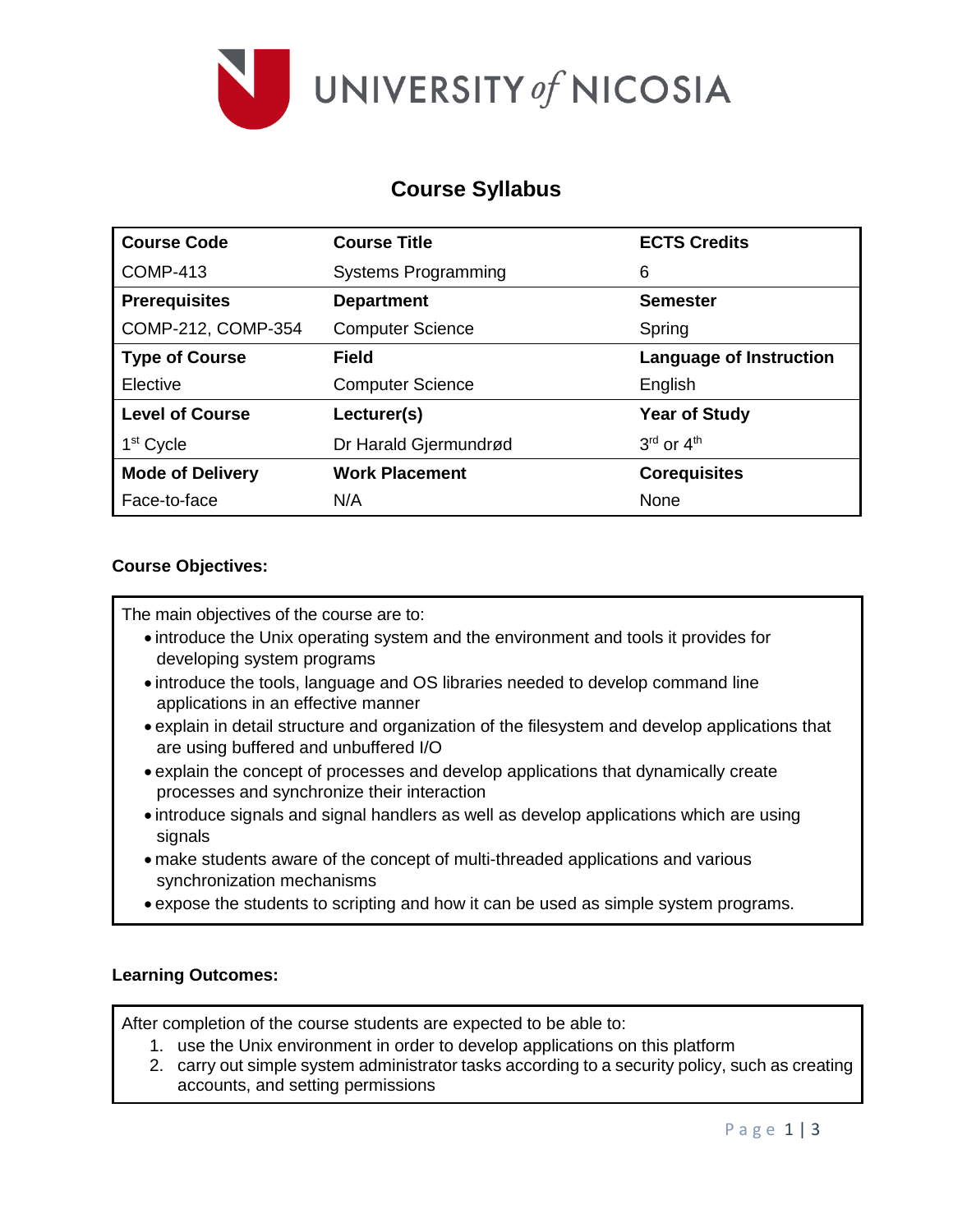

- 3. demonstrate the capability to use a range of software tools in support of the development of an application
- 4. defend the need for APIs and abstraction of services and summarize a typical set of system commands provided by an operating system
- 5. identify the difference between system calls and library calls and the trade-offs of executing in user mode/space compared to kernel mode/space
- 6. critically assess when to use buffered I/O and when to use unbuffered I/O
- 7. develop multi-process and multi-threaded applications
- 8. summarize the difference between creating multi-process applications and multi-threaded applications
- 9. tell what signals are and what they can be used for
- 10. explain why one or more language constructs or system calls may lead to security problems such as overflows
- 11. demonstrate the mechanisms for implementing scripts and the role of scripts on system implementation and integration.

#### **Course Content:**

- 1. Introduction to the Unix operating system: users, processes, filesystems, basic system commands, editors, compilers, build systems, versioning control systems, and Integrated Development Environments (IDE)
- 2. Develop command line applications: make utility, command line arguments, using man pages, include OS libraries and language libraries, use system calls and library functions, vulnerabilities or misuse of system calls that may lead to run-time problems
- 3. Files and I/O: structure and organization of directories and files, operations on files and directories, buffered and unbuffered I/O
- 4. Process: creation, termination, synchronization, process hierarchies, usage of shared memory, and inter-process communication
- 5. Signals: role of signals, registering signal handlers, and handling of signals
- 6. Threads: creation, termination, synchronization, mutual exclusion, semaphores, and condition variables
- 7. Scripts: creating and executing scripts with parameter passing.

#### **Learning Activities and Teaching Methods:**

Lectures, Practical Exercises, and Assignments

#### **Assessment Methods:**

Final Exam, Midterm Exam, Assignments, and Quizzes